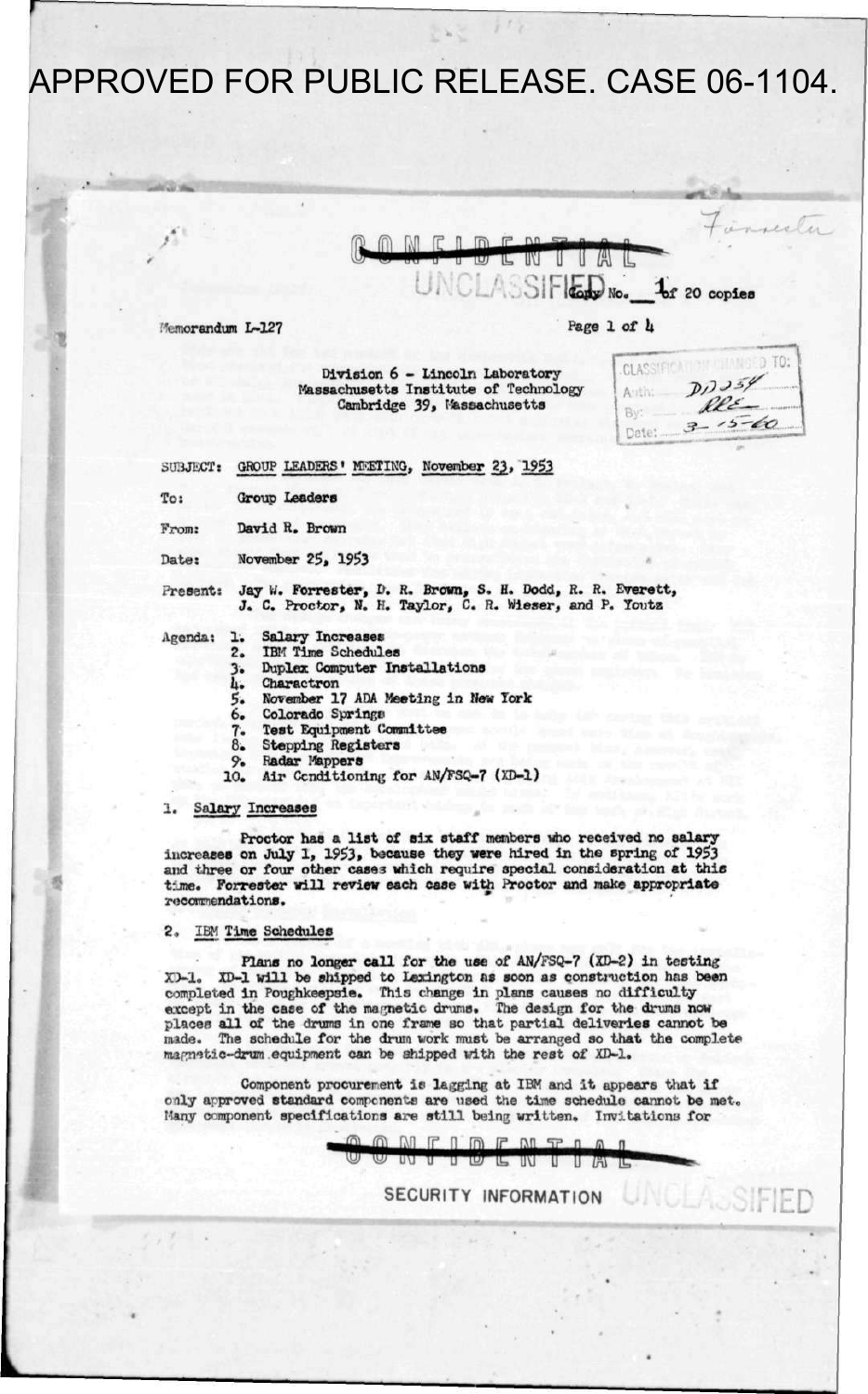# **CLOFMTL DENT** Ŧ **Memorandum L-127 UNCLASSIFIED Pa6 e 2 \*** *<sup>h</sup>*

 $-1.5 +$ 

**bids are out for ten percent of the components and delivery promises have been received for approximately one percent. In order to keep production on schedule, the specifications will be t/aived for some components to be used in XD-1. Plug-in units employing components thus purchased will be replaced at a later date with plug-in units employing standard components.**  Careful records will be kept of any non-standard components used in temporary **construction.** 

**On November 19, Dodd talked with J. H. Fraizer, R. Whalen, and R. A. Stewart in Plant 2 on production plans for XD-1 and XD-2. These men appear quite competent, are determined tc meet end dates, and will work on a crash basis if necessary-. They believe engineering at High Street is late in production releases but find High Street very cooperative. They also stated that engineers tend to overestimate the difficulty of making production changes. Facilities for making production changes exist and can be used. The production group is anxious to proceed with the Job.** 

**Two design changes are being considered at the present time. MIT has asked IBM to use a medium-power cathode follower in place of parallel low-power cathode followers to decrease the total number of tubes. IBM is considering deleting the tubes provided for the check register. No decision has been reached on either of these proposed changes.** 

**We should consider what t» can do to help IBM during this critical period. Perhaps some of our senior men siould spend more time at Poughkeepsie, even living there if that would help. At the present time, however, new technical developments and improvements are being made as the result of studies carried on at MIT. If those who are doing this development at MIT were to move to IBM, the development would cease. In addition, MIT's work on the MTC provides an important backup to most of the work at High Street.** 

**Ed Quick of Project High will be in charge of the installation of XD-2 and is working with Hugh Wainvright, and Jackson and Moreland,on the installation of XD-1. Quick will determine from the FSQ-7 design engineers how much will be required of Jackson and Moreland.** 

#### **3. Duplex Computer Installation**

**As a result of a meeting with ADA, plans now call for the installation of production computers in pairs. This results In an increase in the number of computing elements but a decrease in the amount of terminal equipment. No changes will be made in the XD-1 design, but some redesign must be incorporated in production machines. High Street does not have manpower for this redesign} additional manpower should be assigned soon.** 

**The decision for duplex computer installations presents no serious technical problems except possibly in the display consoles. There the circuits for interconnection of push buttons on the console with the drums may be' troublesome. The present proposed system is not entirely satisfactory anyway. The duplex installation raises the question of how much input-output equipment should be duplicated.**<br>  $\begin{array}{c}\n\bullet \quad \text{if } \quad \text{if } \quad \text{if } \quad \text{if } \quad \text{if } \quad \text{if } \quad \text{if } \quad \text{if } \quad \text{if } \quad \text{if } \quad \text{if } \quad \text{if } \quad \text{if } \quad \text{if } \quad \text{if } \quad \text{if } \quad \text{if } \quad \text{if } \quad \text{if } \quad \text{if } \quad \text{if } \quad \text{if } \quad \text{if } \quad \text{if } \quad \text{if } \$ 

**SECURITY INFORMATION**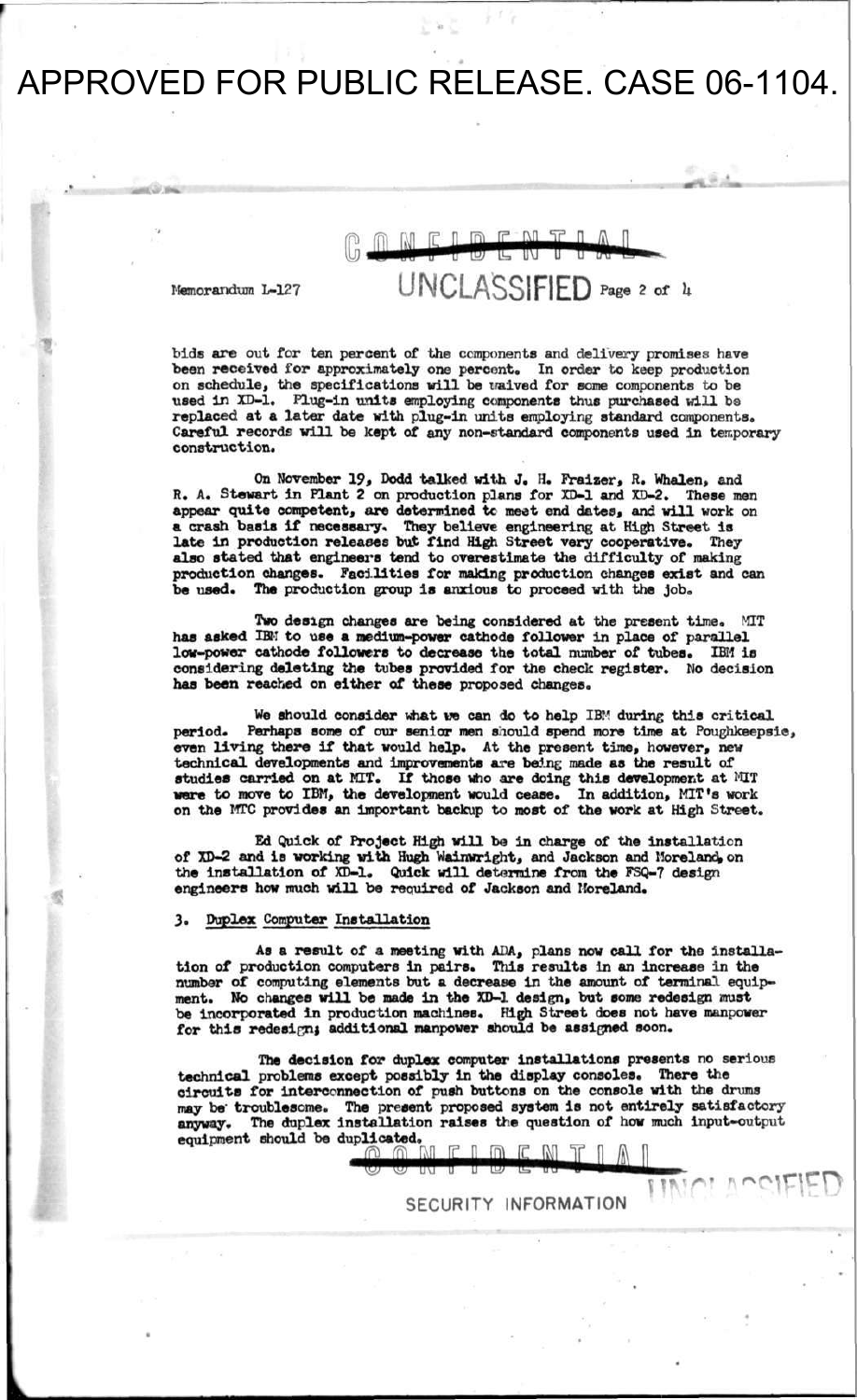#### m  $\sqrt{2}$  $nn$  $57$  $\mathsf{r}$ TUJ IL. W Π ╥  $\overline{I}$ **NCLASSIFIED** Page 3 of 4

Memorandum L-127

#### It. Charactron

Convair has submitted a tentative bid to provide display units, asking \$750,000 for development and \$1,500,000 to provide the units for XD-1. Convair's tentative bid is believed to be unreasonably high.

### 5. November 17 ADA Meeting in New York

Discussion at the November 17 ADA meeting in New York included consideration of fiscal natters. Evidently money for the first three production machines is available from *'\$h* funds. Air Force approval has been obtained for six more machines but the request has yet to go to a congressional committee. Air Force Headquarters requested additional information to present to Congress, such as the exact location of centers, etc.

### 6. Colorado Springs

Jack Arnov spent one and one-half weeks at Colorado Springs giving lectures on the FSQ-7 system to various people in the Air Defense Command. The Lincoln Laboratory plans to send a representative every other week. Suggestions should be made for additional persons to visit Colorado Springs.

# **7. Test Equipment Committee**

The Test Equipment Committee has reviewed the test equipment program with particular reference to the move to Lexington. The instrument rooms and test equipment facilities of the other divisions of the Lincoln Laboratory have been studied. Present plans call for a continuation of Division 6 maintenance and handling of commercial test equipment and standard test equipment. No attempt to set up central facilities for test equipment maintenance and distribution will be made before the move to Lexington. Some coordination of this activity will be required in Lexington but plans can best be made after the move is accomplished and the need for such arrangements becomes apparent. However, plans will be made for a centralised meter calibration and repair service.

#### 8. Stepping Registers

Brown, D. Buck and W. Paplan accompanied representatives of IBM during a visit to Raytheon to discuss stepping register development with R. Codis and Way Dong Woo on November 17. Raytheon appears to be well equipped to handle the stepping register job and to provide the five units required at the end of four and a half months. Some difficulties in the proposed design are apparent, however, such as the use of a large number of turns of No. 40 wire on a small magnetic core. Taylor will investigate these difficulties and see that they are corrected.

> $\overline{M}$   $\overline{P}$   $\overline{R}$   $\overline{R}$   $\overline{M}$   $\overline{S}$  $\overline{P}$ Ţ Τ UL W Τ T A L

> > **SECURITY INFORMATION**